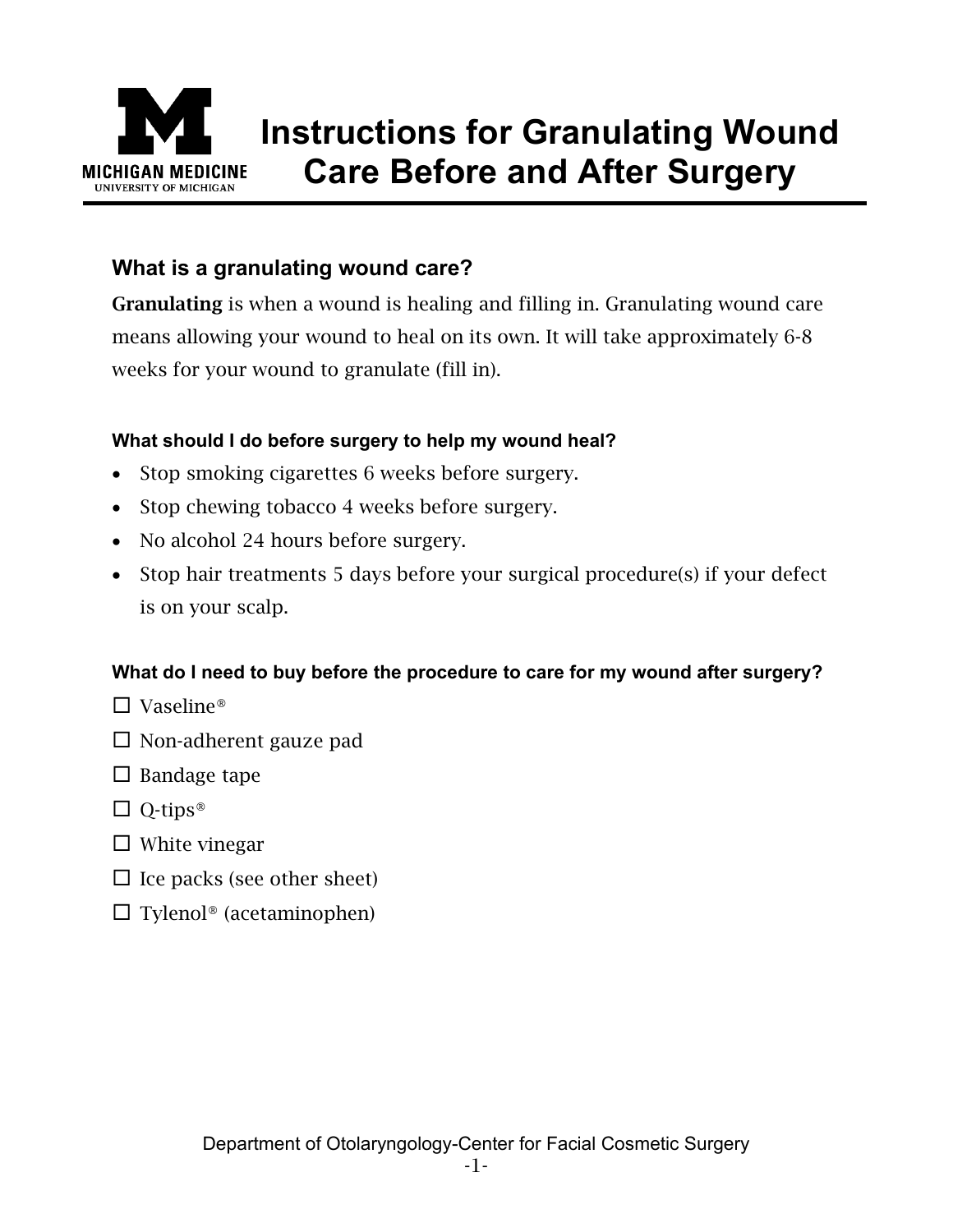## **What are my post-operative instructions?**

## **General guidelines:**

- Have someone drive you home after surgery and help you at home for 1 day.
- Keep your head elevated for the first 2 nights after surgery, you can sleep with your head on 2-3 pillows or in a recliner.
- Get plenty of rest.
- Eat a balanced diet.
- Exercising less may lead to constipation, so you may want to add more raw fruit to your diet, and drink more fluids.
- Do not smoke, as smoking delays healing and increases the risk of complications.

## **Managing your pain:**

Post-operative pain is very minimal depending on the person. Most people will have good pain control with Tylenol alone (acetaminophen). You can take 1-2 tablets every 4-6 hours as needed for pain. Do not take aspirin or any products containing aspirin, unless approved by your surgeon.

- Take pain medication as prescribed.
- Do not drink alcohol when taking pain medications.
- Even when not taking pain medications, avoid alcohol for 3 weeks as it causes fluid buildup and delays healing.
- If you are taking vitamins with iron, resume these supplements as tolerated.

If you receive a narcotic (opioid) pain medication:

- Take it as prescribed with food to avoid upset stomach.
- Do not take the narcotic at the same time as Tylenol (acetaminophen) because most narcotics contain acetaminophen. Do not exceed 3g (3000mg) of Tylenol (acetaminophen) in a 24-hour period. If you have a liver condition your limit may be less than 4g, ask your doctor how much you can take.

Department of Otolaryngology-Center for Facial Cosmetic Surgery Instructions for Granulating Wound Care Before and After Surgery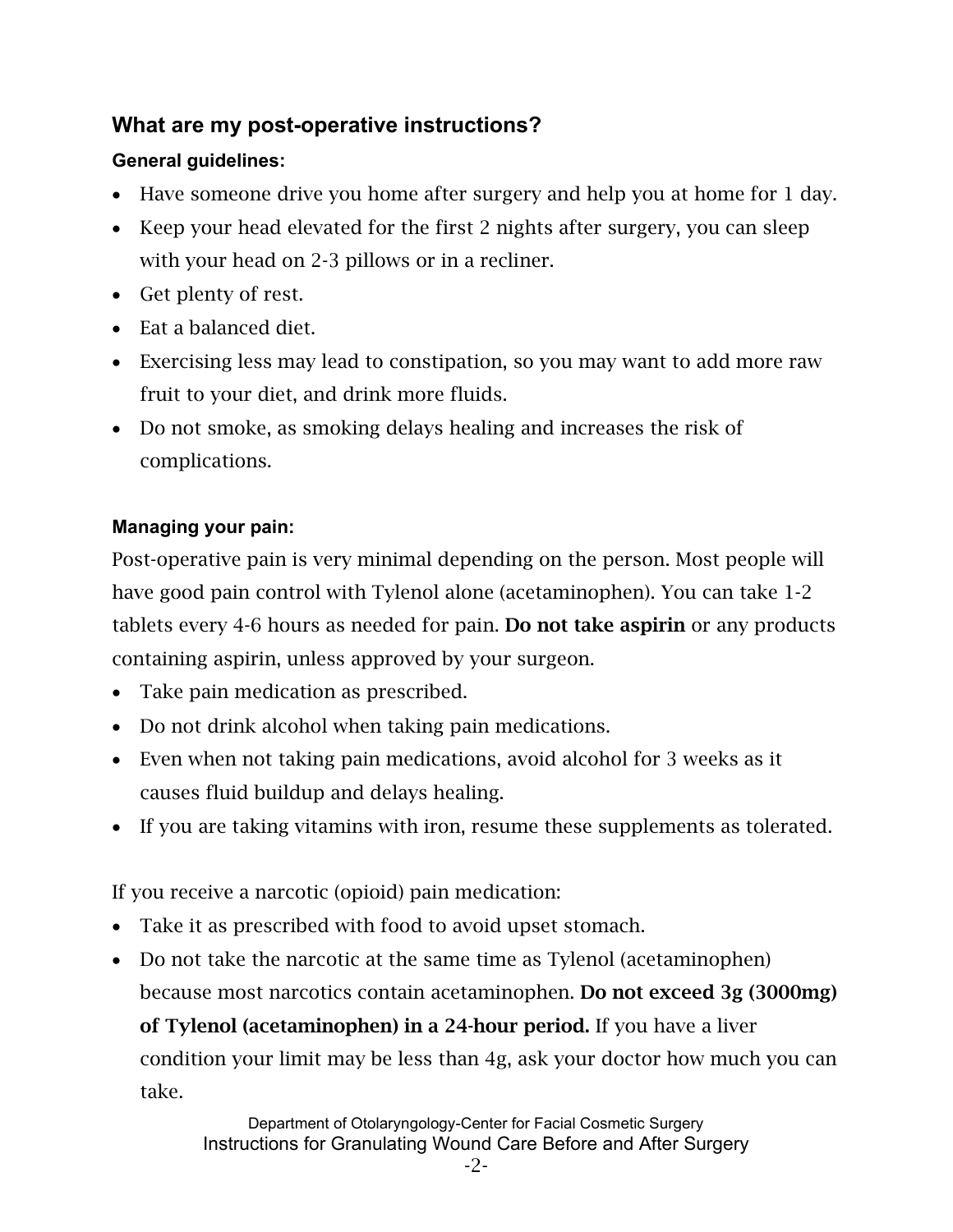#### **Taking care of your wound:**

- Keep the wound dry for 24 hours, unless advised otherwise.
- You may shower 24 hours after surgery. It is okay to get area wet after this time, though you may experience some stinging for the first few days.
- If you leave the house, you may temporarily cover the area with a bandage.
- Do not use any essential oils on the site.
- Clean the wound twice per day:
	- o Remove bandage 24 hours after surgery, unless otherwise instructed. (If you receive Detachol (adhesive remover) please apply liquid to the tape and let it soak for 2-3 minutes and then peel off like a band-aid).
	- o Wash hands with soap and water.
	- o Clean the wound with a vinegar and water solution by using a cotton tip applicator or gauze. This will remove any crusting and help prevent a scab from forming.
	- $\circ$  To make the solution for soaking the wound mix 1 cup of water with 2 teaspoons of white vinegar. Refrigerate the leftover mixture for future use.
	- o Pat dry
	- o Fill in the wound with Vaseline ointment and cover with a light bandage.
- To decrease swelling, ice the area for 2 days after surgery. Rotate the ice 20 minutes on and 10 minutes off with a cloth between the ice pack and your skin.
- Avoid soaking or extreme heat (in bathtub, pools, hot tubs, sauna) for 3 weeks.
- You may use make-up, sunblock, and lotions after 3 weeks.
- You may resume shaving over the surgical area in 3 weeks.
- With scalp wounds: all hair color treatments should be planned at least 2 months after the procedure. Please note that you may have numbness of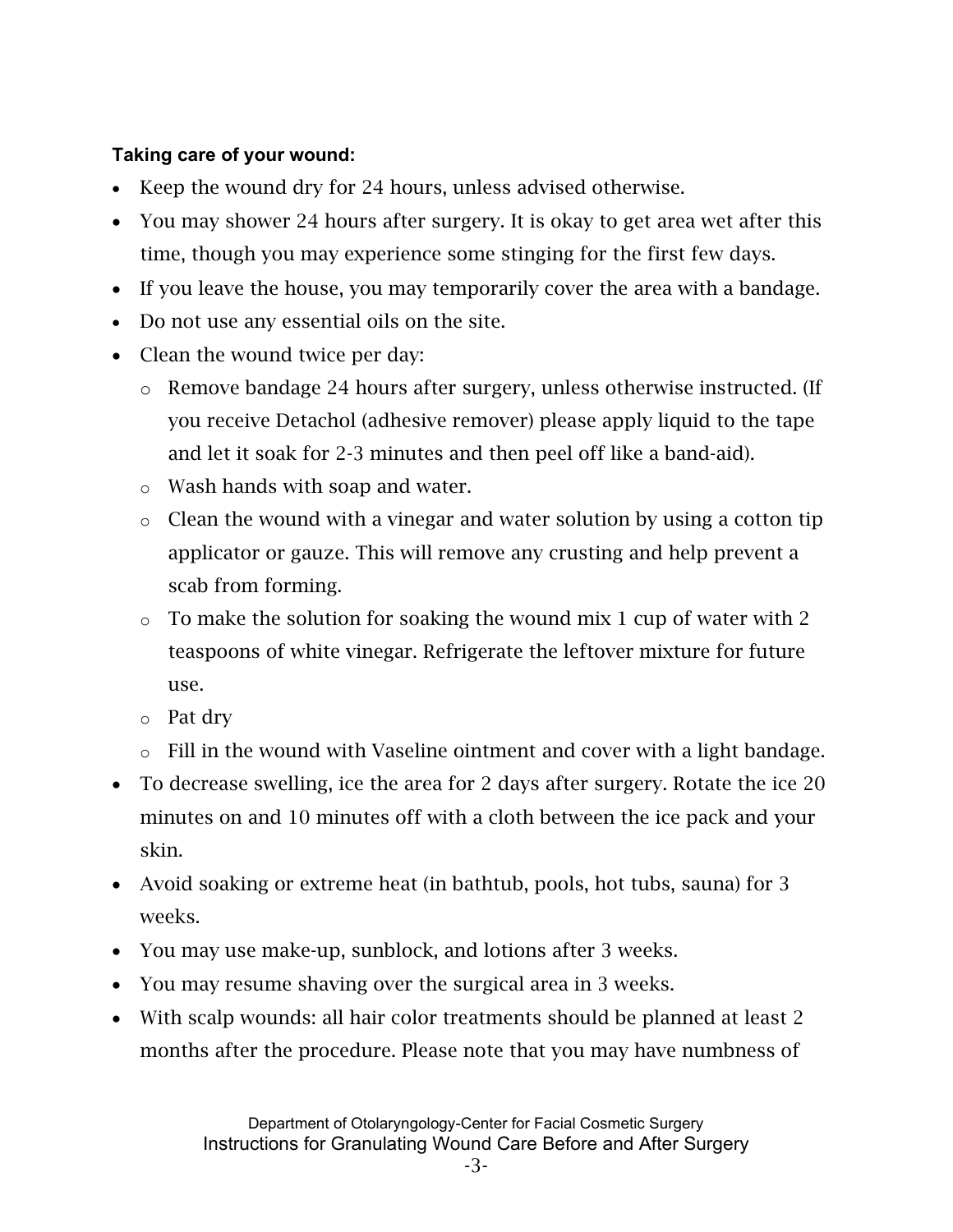your scalp and should use a hair dryer on a cool setting while frequently moving it around to avoid any burns to the scalp.

- You may massage the incision and use scar cream after 6-8 weeks.
- Avoid exposing scars to the sun for at least 6-12 months.
- Always use a strong sunblock if sun exposure is unavoidable (SPF 50 or greater).
- You will need to establish a permanent relationship with a local Dermatologist for periodic examination of your skin.

## Is bleeding normal?

A small amount of blood on the dressing is normal.

- If you have persistent bleeding, apply pressure for 10 minutes over the dressing and relax and recline.
- If you have fresh, red blood that saturates more than one gauze dressing pad every 10-20 minutes, please contact the clinic.

## **Your activity level:**

- Decrease your activity for the first 24 hours. Activity increases the potential for bleeding and pain by increasing blood flow to the surgical site.
- Start walking as soon as possible. This helps to reduce swelling and lowers your risk of developing blood clots, pneumonia, and constipation.
- Return to work in 7 days, unless otherwise specified by your doctor. Should your employer have specific forms they would like to have filled out, please bring them to the office as soon as possible.
- Avoid activities that raise your blood pressure such as bending at the waist, lifting over 10 pounds, and rigorous sports for 10 days.
- You may resume exercising in 10 days and swimming after 2 months.
- Do not drive until you are no longer taking any prescribed narcotic pain medication.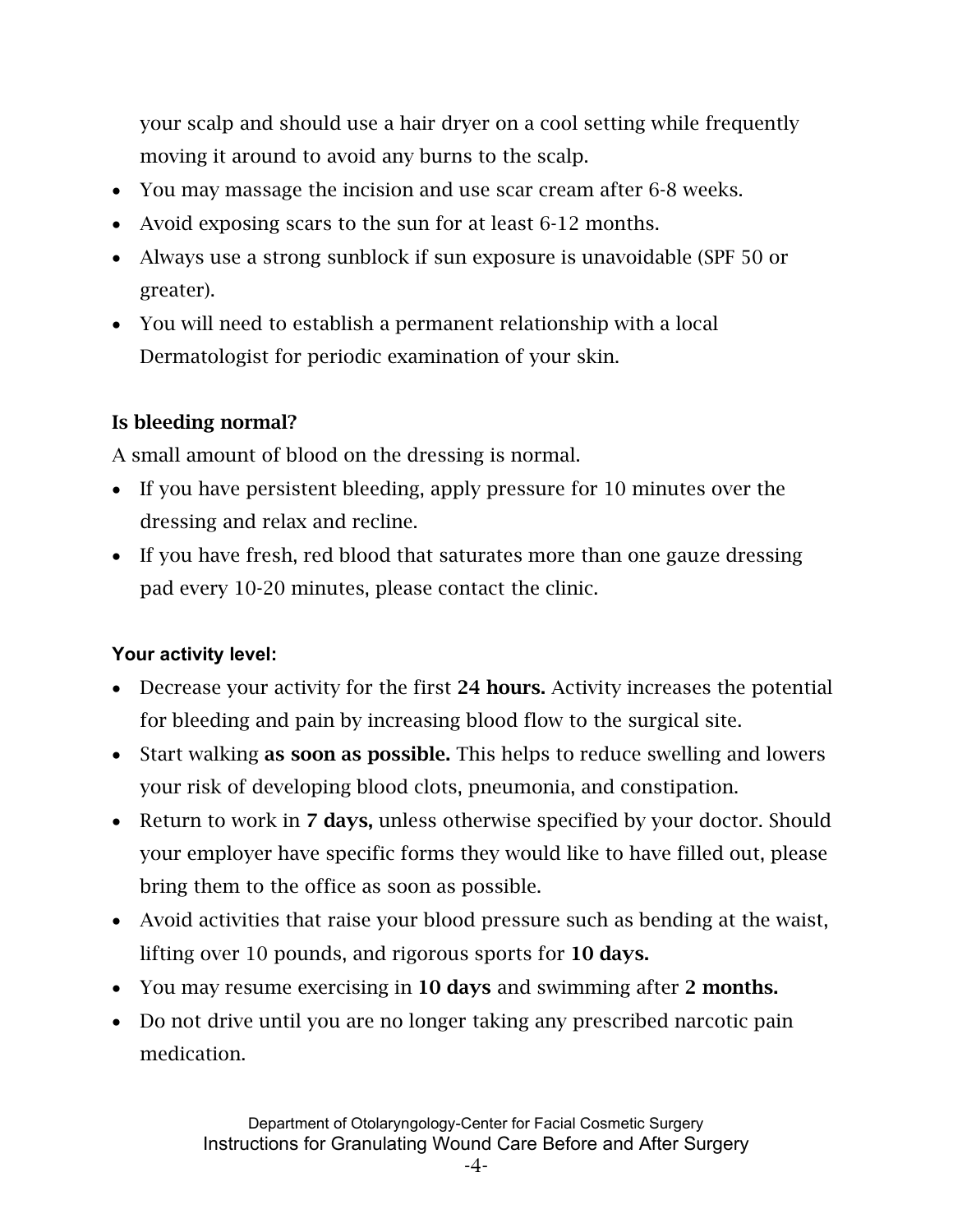# **What should I expect it to look like?**

- There may be swelling and bruising around the wound.
- The area may remain numb for several weeks or even months.
- You may also experience periodic shooting sensations near the wound as it heals.
- The edges of the wound will be dark pink at first. This will improve with time and will be less tender.

# **When should I call my doctor?**

## **Call you doctor if you notice any of the following symptoms:**

- Increased swelling or bruising.
- Swelling and redness persist after a few days.
- Increased redness along the incision
- Severe or increased pain not relieved by medication.
- Side effects to medications including:
	- o Rash
	- o Nausea
	- o Headache
	- o Vomiting
	- o Diarrhea
- Oral temperature over 101 degrees.
- Yellowish or greenish liquid from the incisions or foul odor.
- Bleeding from the incisions that is difficult to control with light pressure. In the event of life-threatening bleeding, call 911 or go to the emergency department.
- Loss of feeling or motion.